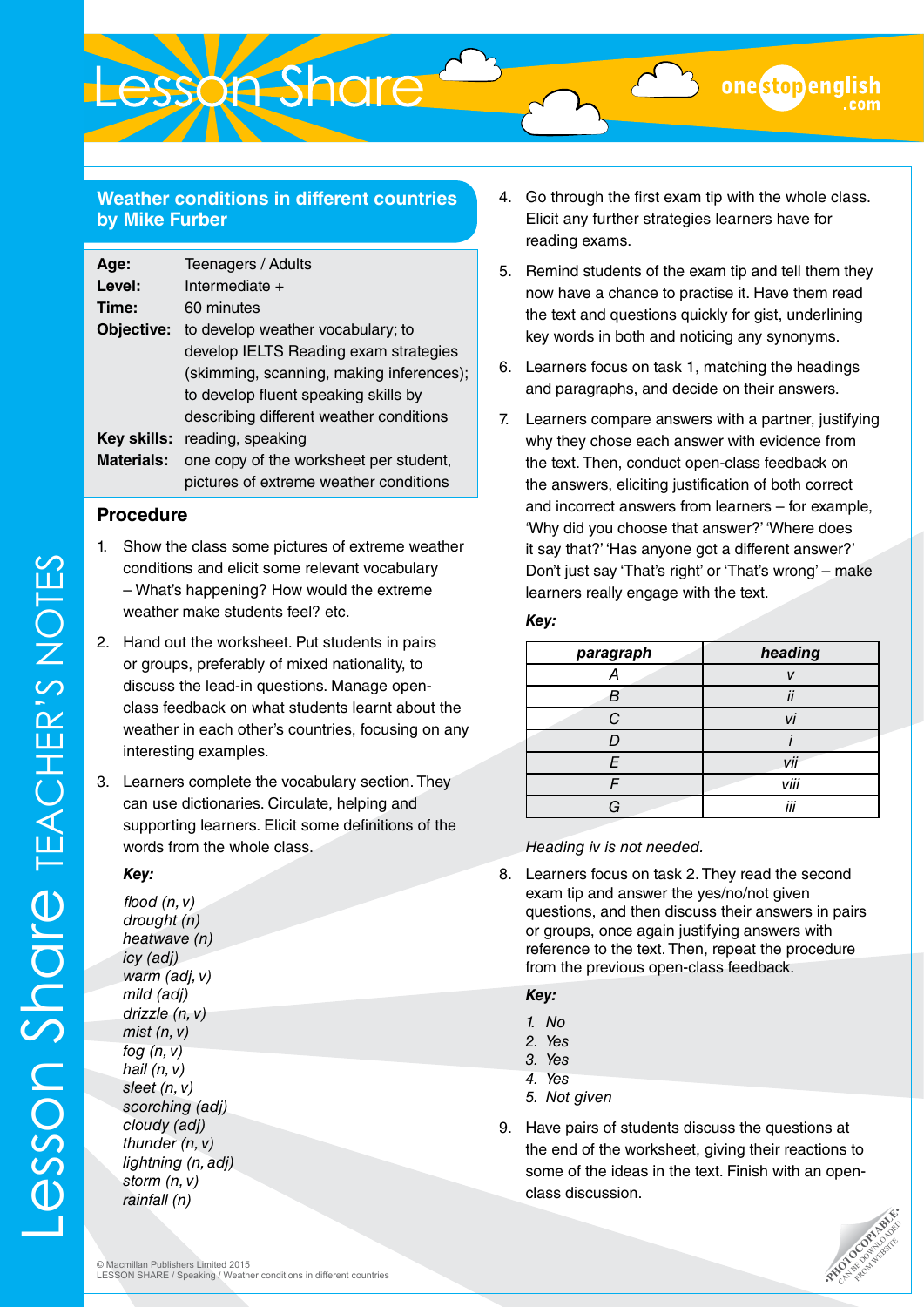

**Weather conditions in different countries by Mike Furber**

## **Lead-in**

**Discuss the following questions in pairs or small groups.**

- 1. What's the weather like where you come from?
- 2. Are there distinct seasons with different types of weather?
- 3. What things do you like doing in those different seasons?
- 4. Are there any extreme weather conditions in your country that cause problems? What are they, and what problems do they cause? How do people solve these problems?

#### **Weather vocabulary**

**Check these words in a dictionary. Which are nouns, which are adjectives and which are verbs? Some can be more than one of these.**

one stop english

| word      | definition | noun | adjective | verb          |
|-----------|------------|------|-----------|---------------|
| flood     |            |      |           |               |
| drought   |            |      |           |               |
| heatwave  |            |      |           |               |
| icy       |            |      |           |               |
| warm      |            |      |           |               |
| mild      |            |      |           |               |
| drizzle   |            |      |           |               |
| mist      |            |      |           |               |
| fog       |            |      |           |               |
| hail      |            |      |           |               |
| sleet     |            |      |           |               |
| scorching |            |      |           |               |
| cloudy    |            |      |           |               |
| thunder   |            |      |           |               |
| lightning |            |      |           |               |
| storm     |            |      |           |               |
| rainfall  |            |      |           | RICCOLORATION |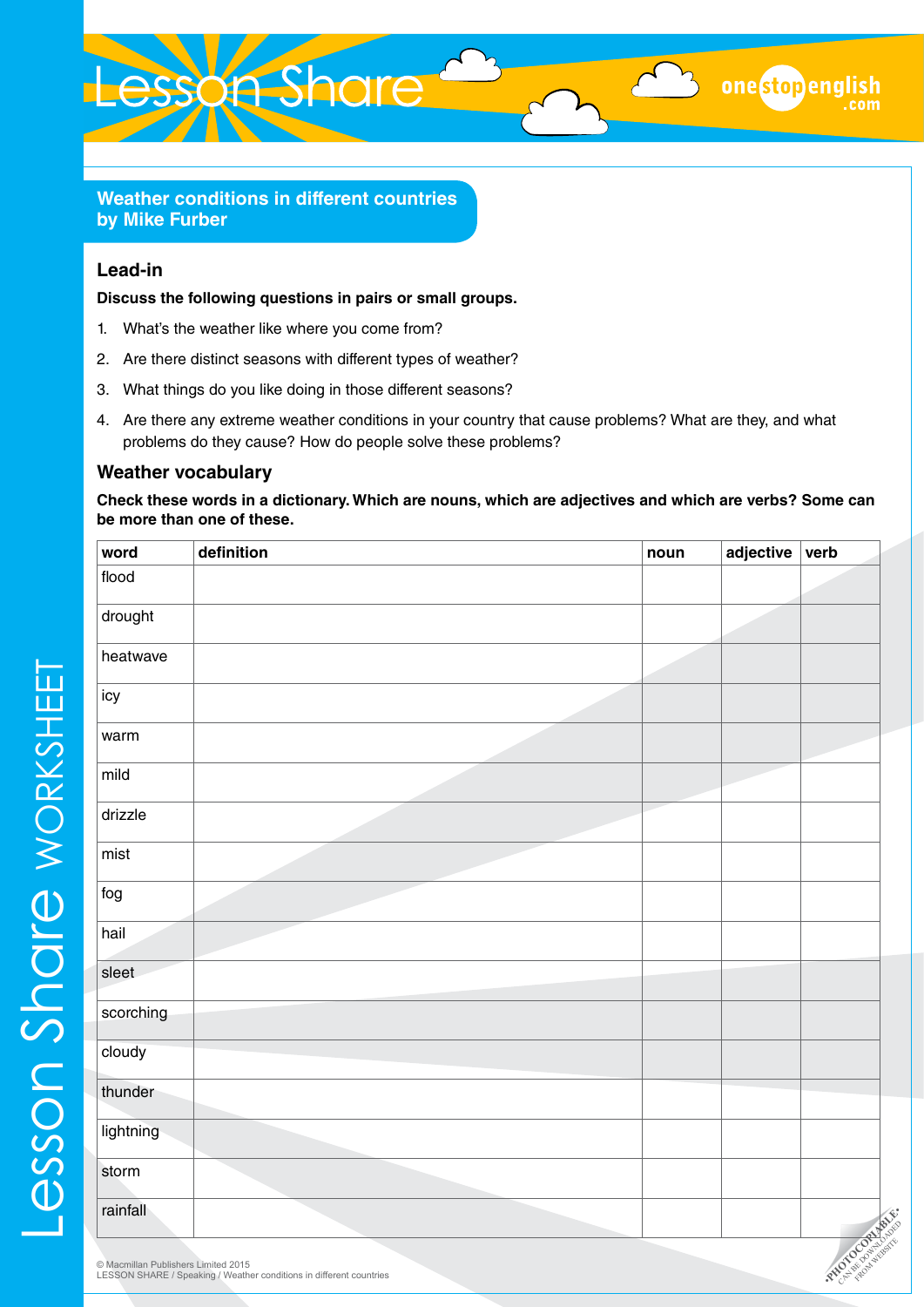

# **Weather conditions in different countries by Mike Furber**

#### **Responses to extreme weather conditions in different countries**

**1. Read the text on the next page and match each heading with the correct paragraph. The first answer is given for you, and there is also one answer you don't need.**

#### **List of headings**

- i Technology helping to keep people safe
- ii An unfair comparison
- iii Fail to prepare, prepare to fail
- iv A response that came too late
- v Cold weather causing transport problems *paragraph A*
- vi A country with a variety of extreme weather needs to be prepared
- vii Prevention is better than cure
- viii Creating a problem through intelligent design

#### **2. Yes/No/Not given questions**

Do the following statements agree with the information given in the text?

#### **Write:**



# the text and questions to find

**IELTS Reading exam tip** Underline or highlight key words in the texts and the questions. Try to match synonyms or similar ideas in

onestopeng

# the answers.

# **IELTS Reading exam tip**

The 'not given' answer causes many candidates to make mistakes, as the statements might be implied but not actually stated in the text. Be sure of what the author means, and don't just choose your answer on the basis of what topics are mentioned.

- 1. Britain has colder winters than Norway and Canada.
- 2. Britain spends less on colder weather preparation than Scandinavian countries.
- 3. Ethiopia prepares for drought emergencies by monitoring wildlife.
- 4. China has less effective earthquake preparation than Japan.
- 5. The UK requires its citizens to insulate their homes.

# **Discussion**

Lesson Share worksheet

esson Share worksheet

Which countries mentioned in the article do you think are best prepared for extreme weather conditions?

Do you think your country is well-prepared for its weather conditions? Why? Why not? How could it improve its preparations?